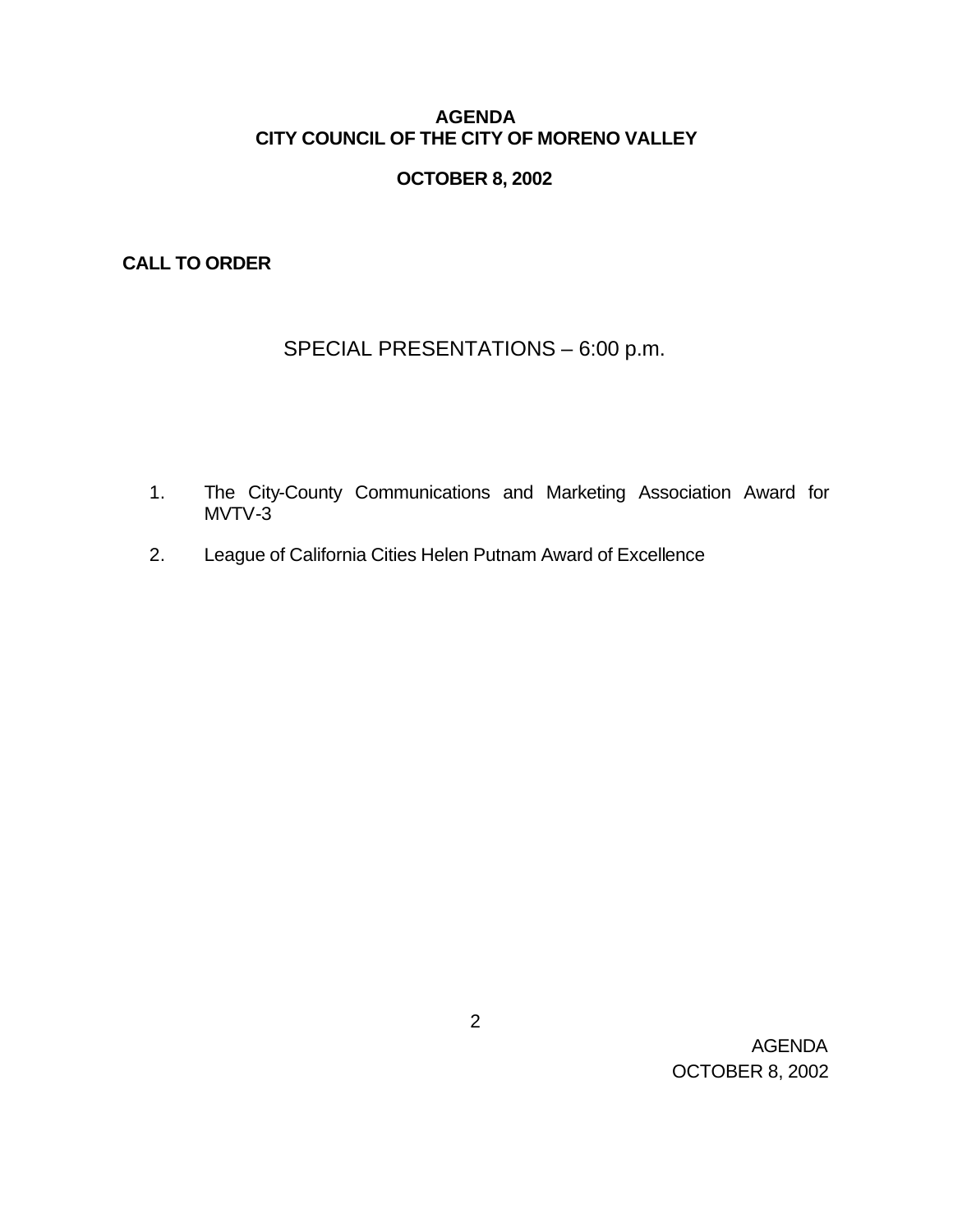### **AGENDA JOINT MEETING OF THE CITY COUNCIL OF THE CITY OF MORENO VALLEY MORENO VALLEY COMMUNITY SERVICES DISTRICT COMMUNITY REDEVELOPMENT AGENCY OF THE CITY OF MORENO VALLEY**

### **REGULAR MEETING – 6:30 P.M. OCTOBER 8, 2002**

**CALL TO ORDER** (Joint Meeting of the City Council of the City of Moreno Valley, Moreno Valley Community Services District, and the Community Redevelopment Agency of the City of Moreno Valley - actions taken at the Joint Meeting are those of the Agency indicated on each Agenda item)

## **PLEDGE OF ALLEGIANCE**

**INVOCATION** – Ministry Assistant Don Maresh, Moreno Valley Christian Church

## **ROLL CALL**

### **INTRODUCTIONS**

PUBLIC COMMENTS **ON MATTERS ON THE AGENDA** WILL BE TAKEN UP AS THE ITEM IS CALLED FOR BUSINESS, BETWEEN STAFF'S REPORT AND CITY COUNCIL DELIBERATION (SPEAKER SLIPS MAY BE TURNED IN UNTIL THE ITEM IS CALLED FOR BUSINESS.) Those wishing to speak should submit a BLUE speaker slip to the Bailiff. There is a three-minute limit per person.

All remarks and questions shall be addressed to the presiding officer or to the City Council and not to any individual Council member, staff member or other person.

PUBLIC COMMENTS **ON MATTERS NOT ON THE AGENDA** UNDER THE JURISDICTION OF THE CITY COUNCIL WILL BE HEARD PRIOR TO CITY COUNCIL REPORTS AND CLOSING COMMENTS. IN THE EVENT THAT THE AGENDA ITEM FOR SUCH PUBLIC COMMENTS HAS NOT BEEN CALLED BY 10:00 P.M., IT SHALL BE CALLED AS THE NEXT ITEM OF BUSINESS FOLLOWING THE CONCLUSION OF ANY ITEM BEING HEARD AT 10:00 P.M. Those wishing to speak should submit a PINK speaker slip to the Bailiff. There is a three-minute limit per person.

All remarks and questions shall be addressed to the presiding officer or to the City Council and not to any individual Council member, staff member or other person.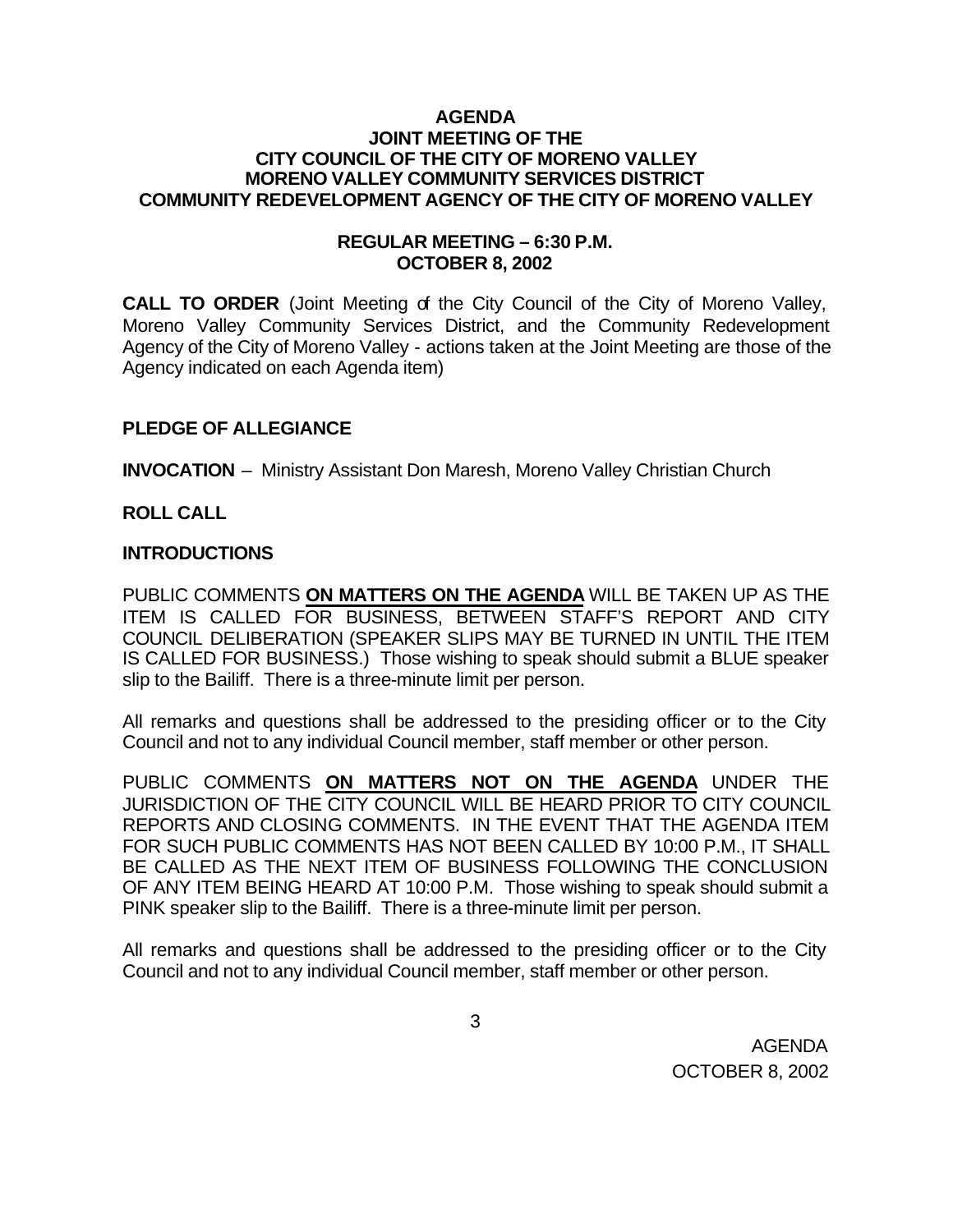## **JOINT CONSENT CALENDARS (SECTIONS A-C) OF THE CITY COUNCIL OF THE CITY OF MORENO VALLEY, MORENO VALLEY COMMUNITY SERVICES DISTRICT, AND COMMUNITY REDEVELOPMENT AGENCY OF THE CITY OF MORENO VALLEY**

All items listed under the Consent Calendars, Sections A, B, and C, are considered to be routine and non-controversial, and may be enacted by one motion unless a member of the Council, Community Services District, or Redevelopment Agency requests that an item be removed for separate action. The motion to adopt the Consent Calendars is deemed to be a separate motion by each Agency and shall be so recorded by the City Clerk. Items withdrawn for report/discussion will be heard after public hearing items.

# **A. CONSENT CALENDAR** - **CITY COUNCIL**

- A1. ORDINANCES FIRST READING BY TITLE ONLY Recommendation: Waive reading of all Ordinance Introductions and read by title only.
- A2. MINUTES SPECIAL MEETING OF SEPTEMBER 17, 2002 (Report of: City Clerk) Recommendation: Approve as submitted.
- A3. MINUTES REGULAR MEETING OF SEPTEMBER 24, 2002 (Report of: City Clerk) Recommendation: Approve as submitted.
- A4. REQUEST FOR A 4-WAY STOP AT THE INTERSECTION OF KITCHING STREET AND BAY AVENUE (Report of: Director of Public Works/City Engineer) Recommendation: Adopt Resolution No. 2002-65 to establish 4-way stop controls at the intersection of Kitching Street and Bay Avenue.

Resolution No. 2002-65

A Resolution of the City Council of the City of Moreno Valley Establishing Stop Controls for North and South Bound Traffic on Kitching Street and Bay Avenue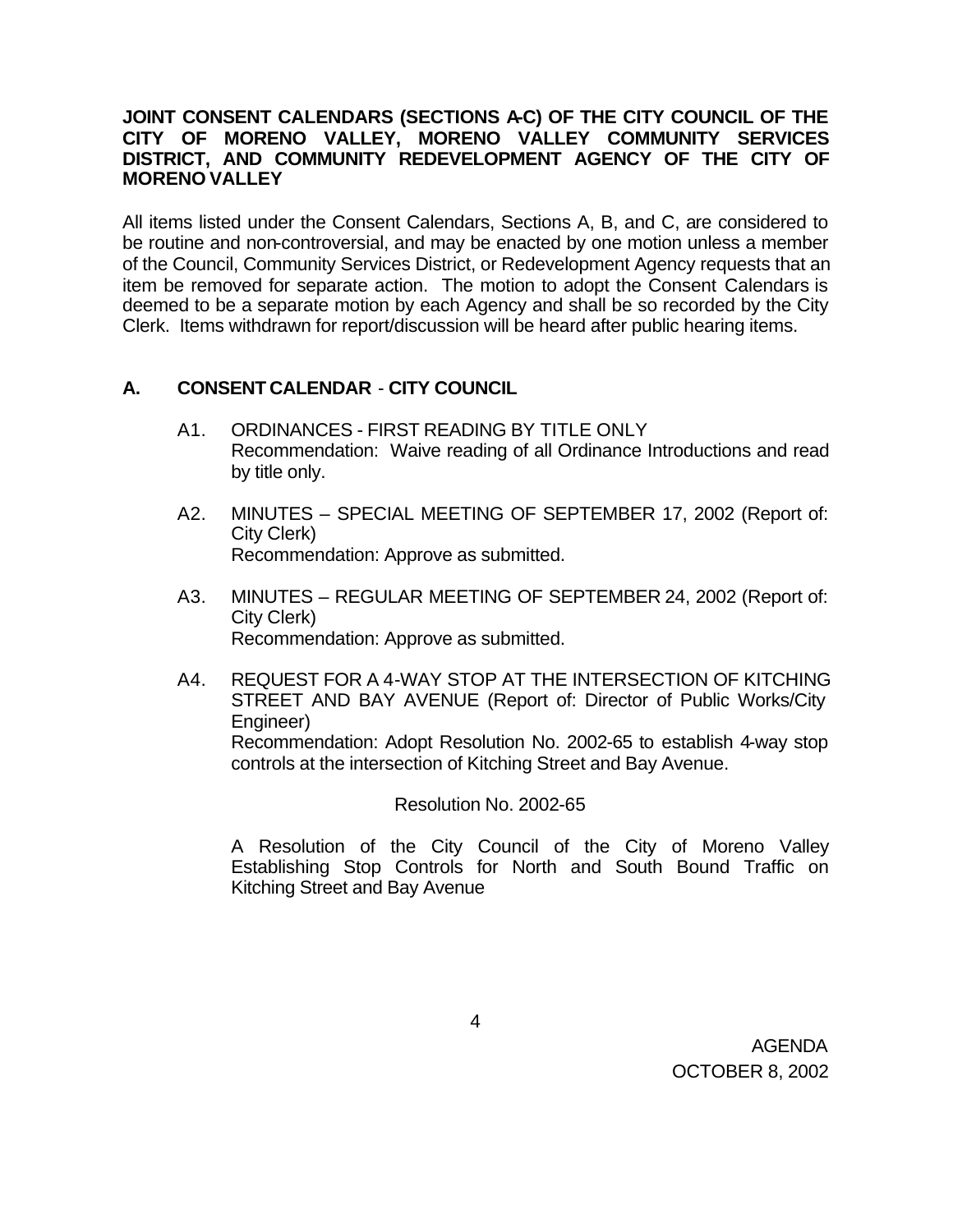- A5. APPROVE AND AUTHORIZE EXECUTION OF LOCAL AGENCY-STATE AGREEMENT BICYCLE TRANSPORTATION ACCOUNT PROJECT, AGREEMENT NO. BTA 01/02-08-RIV-02, FOR THE CONSTRUCTION OF CLASS II BIKEWAY LANES AND CLASS III BIKEWAY ROUTES IN VARIOUS LOCATIONS CITYWIDE (Report of: Director of Public Works/City Engineer) Recommendation: Approve the Local Agency-State Agreement Bicycle Transportation Account Project, Agreement No. BTA 01/02-08-RIV-02 for the construction of Class II Bikeway lanes and Class III Bikeway routes in various locations citywide; and authorize the City Manager to execute Local Agency-State Agreement Bicycle Transportation Account Project, Agreement No. BTA 01/02-08-RIV-02.
- A6. FINAL MAP 21040-1 REDUCE FAITHFUL PERFORMANCE BOND AND ADOPT RESOLUTION NO. 2002-66, A RESOLUTION OF THE CITY COUNCIL OF THE CITY OF MORENO VALLEY, AUTHORIZING ACCEPTANCE OF THE PUBLIC RIGHT-OF-WAY IMPROVEMENTS AS COMPLETE AND ACCEPTING VIA DE PALMAS AVENUE, LEAFWOOD DRIVE, PARTON COURT AND TASMAN STREET INTO THE CITY MAINTAINED STREET SYSTEM (FIESTA DEVELOPMENT, INC.) (Report of: Director of Public Works/City Engineer) Recommendation: Approve a 90% reduction to the Faithful Performance

Bond; instruct the City Engineer to prepare a 90% reduction to the Faithful Performance Bond; and adopt Resolution No. 2002-66 authorizing the acceptance of the public right-of-way improvements for Tract Map 21040- 1 as complete and accepting Via De Palmas Avenue, Leafwood Drive, Parton Court, and Tasman Street into the City maintained street system.

### Resolution No. 2002-66

A Resolution of the City Council of the City of Moreno Valley, California, Authorizing the Acceptance of the Public Right-of-Way Improvements as Complete Within Tract 21040-1, and accepting Via de Palmas Avenue, Leafwood Drive, Parton Court, and Tasman Street into the City Maintained Street System

A7. APPROVAL OF FINAL MAP 30003 – SINGLE FAMILY RESIDENTIAL PROJECT, SOUTH OF IRONWOOD AVENUE AND EAST OF LASSELLE STREET (FIESTA DEVELOPMENT, INC.) (Report of: Director of Public Works/City Engineer) Recommendation: Approve Final Map 30003, authorize the City Clerk to sign the map and transmit said map to the County Recorder's Office for recordation.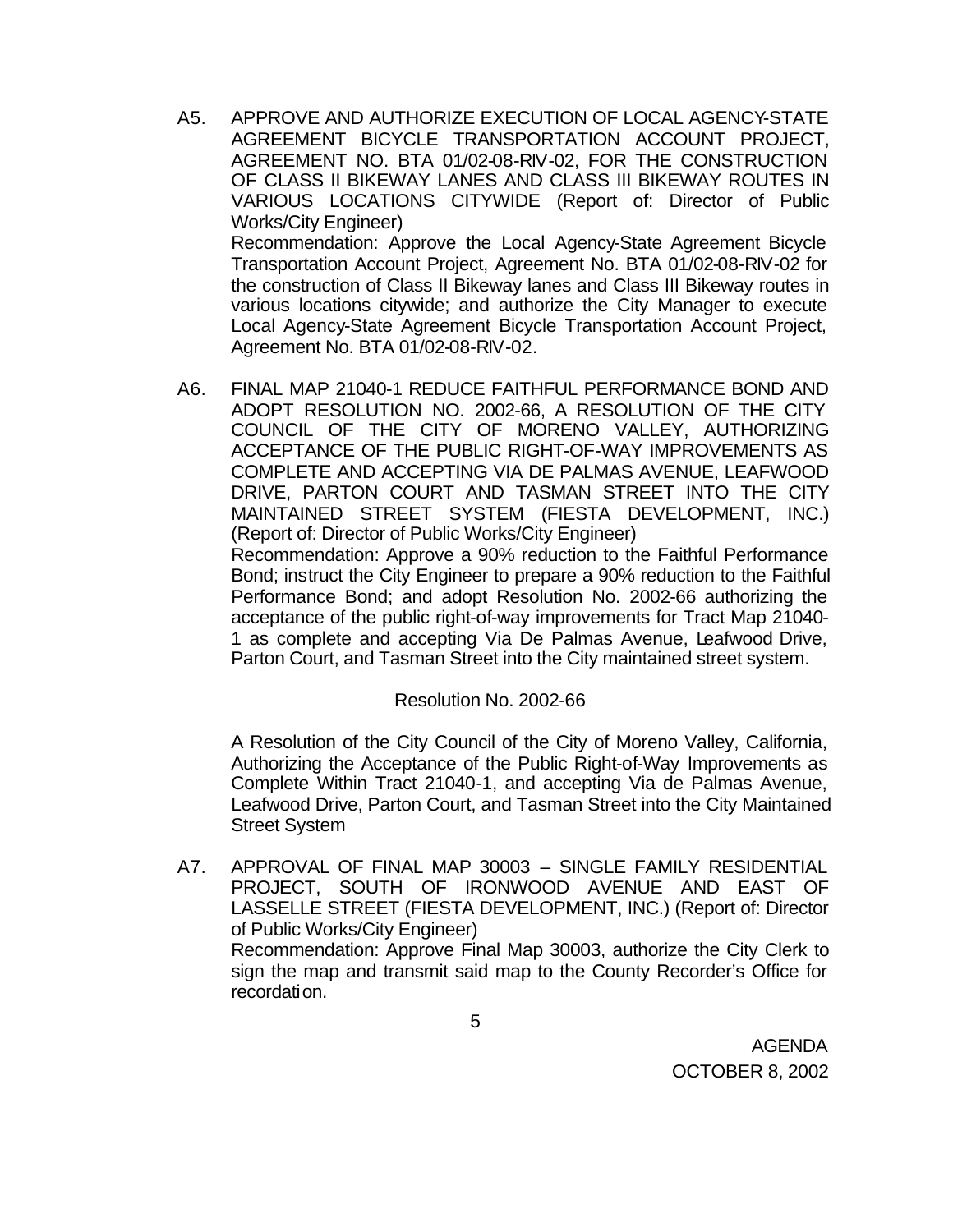- A8. AUTHORIZATION FOR ACCEPTANCE OF DONATION, AMERICAN HONDA MOTOR COMPANY, INC. (Report of: Chief of Police) Recommendation: Give approval for the acceptance of the donation from the Motorcycle Division of the American Honda Motor Company for two off-road motorcycles.
- A9. AMENDMENT TO AGREEMENT FOR PROFESSIONAL CONSULTANT SERVICES FOR THE IRIS AVENUE STREET IMPROVEMENTS FROM INDIAN STREET TO PERRIS BOULEVARD, PROJECT NO. 12566721 (Report of: Director of Public Works/City Engineer) Recommendation: Approve the Amendment to Agreement for Professional Consultant Services with DMC Design Group, Inc. for additional design engineering services for the Iris Avenue street improvements from Indian Street to Perris Boulevard; authorize the Mayor to execute the Amendment to Agreement for Professional Consultant Services between the City and DMC Design Group, Inc.; and authorize an increase in the Purchase Order for DMC Design Group, Inc. in the not-to-exceed amount of \$16,950 (Account No. 125.66721).
- A10. ACCEPTANCE OF THE EXTENSION OF THE COMMUNITY PREVENTION COMPONENT CATEGORY OF THE JUVENILE JUSTICE AND DELINQUENCY PREVENTION PROGRAM GRANT AWARD (Report of: Chief of Police) Recommendation: Accept a one-year extension of the Community Prevention Component category of the Juvenile Justice and Delinquency Prevention Program Grant Award in the amount of \$190,811, for the period of July 1, 2002 to June 30, 2003 from the Office of Criminal Justice Planning, and approve budget appropriations and expenditures for FY 02/03.
- A11. EXTENSION OF PLANNING COMMISSION TERMS (Report of: City Clerk) Recommendation: Extend the three Planning Commission terms that expire on January 1, 2003, to such time as new appointments are made.
- A12. APPROVAL OF FINAL MAP 30195 SINGLE FAMILY RESIDENTIAL PROJECT, AND ACCEPT AGREEMENT AND BONDS FOR PUBLIC RIGHT-OF-WAY IMPROVEMENTS, SOUTH SIDE OF IRIS AVENUE, WEST OF OLIVER STREET (RICHMOND AMERICAN HOMES OF CALIFORNIA, INC.) (Report of: Director of Public Works/City Engineer) Recommendation: Approve the Final Map 30195, authorize the City Clerk to sign the map and transmit said map to the County Recorder's Office for recordation; accept the bonds and Agreement for Public Improvements;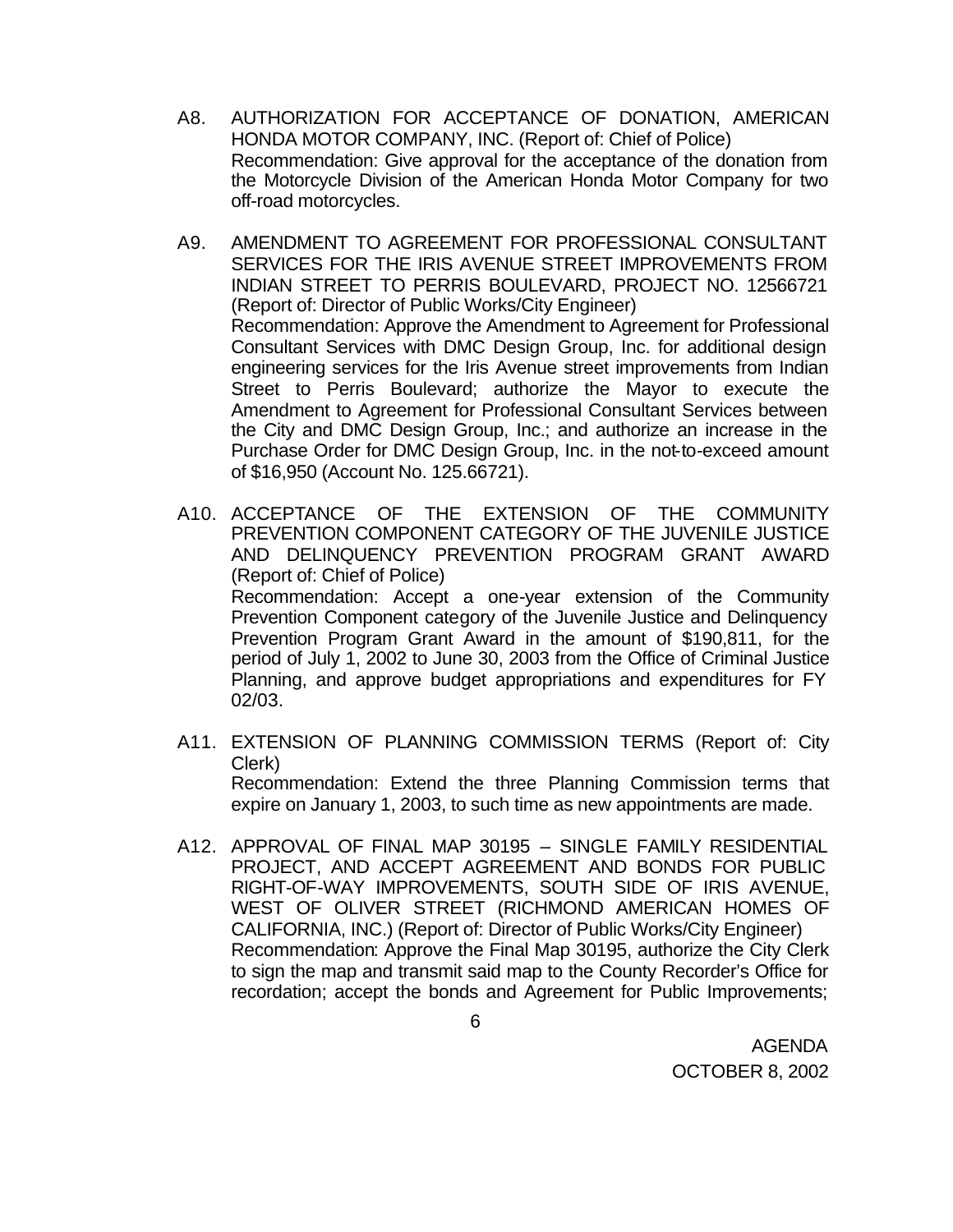authorize the Mayor to execute the agreement and direct the City Clerk to forward the signed agreement to the County Recorder's Office for recordation.

### **B. CONSENT CALENDAR** - **COMMUNITY SERVICES DISTRICT**

- B1. ORDINANCES FIRST READING BY TITLE ONLY Recommendation: Waive reading of all Ordinance Introductions and read by title only.
- B2. MINUTES SPECIAL MEETING OF SEPTEMBER 17, 2002 (Report of: City Clerk) Recommendation: Approve as submitted.
- B3. MINUTES REGULAR MEETING OF SEPTEMBER 24, 2002 (Report of: City Clerk) Recommendation: Approve as submitted.
- B4. REPLACEMENT OF VANDALIZED PLAY STRUCTURE SLIDES AT EL POTERO PARK AND PARQUE AMISTAD (Report of: Director of Parks and Recreation) Recommendation: Award a purchase order to Miracle Playground Sales, 27464 Commerce Center Drive, Suite 1, Temecula, California 92590 for material to replace vandalized play structure slides at El Potero Park and Park Amistad and authorize the Finance Director to execute the necessary documents in an amount not to exceed \$10,527.71 as appropriated replacement funds in FY 02/03, in account code 757.99402.6641.648 – Fixed Asset Replacement – CSD, Other Machine/Equipment.

# **C. CONSENT CALENDAR** - **COMMUNITY REDEVELOPMENT AGENCY**

- C1. ORDINANCES FIRST READING BY TITLE ONLY Recommendation: Waive reading of all Ordinance Introductions and read by title only.
- C2. MINUTES SPECIAL MEETING OF SEPTEMBER 17, 2002 (Report of: City Clerk) Recommendation: Approve as submitted.
- C3. MINUTES REGULAR MEETING OF SEPTEMBER 24, 2002 (Report of: City Clerk) Recommendation: Approve as submitted.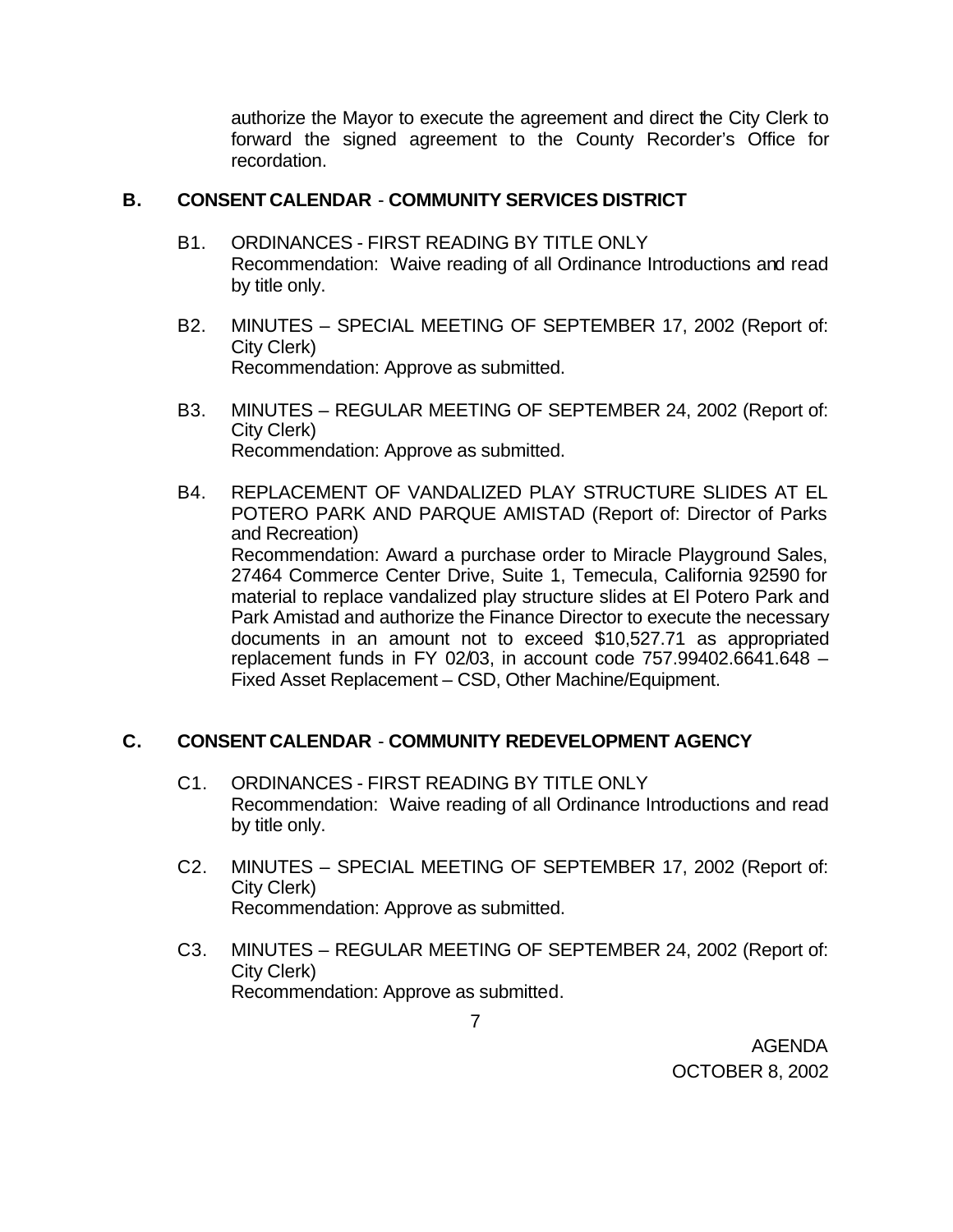# **D. PUBLIC HEARINGS**

Questions or comments from the public on a Public Hearing matter are limited to five minutes per individual and must pertain to the subject under consideration. Those wishing to speak should complete and submit a GOLDENROD speaker slip to the Bailiff.

- D1. PUBLIC HEARING FOR INCLUSION OF TENTATIVE TRACT NO. 30195 (AND ALL AFFECTED PHASES) INTO THE COMMUNITY SERVICES DISTRICT ZONE E-4A (TRACT 30195 - INTERNAL LANDSCAPE MAINTENANCE) (Report of: Director of Public Works/City Engineer) That the City Council, acting in their capacity as the Board of Directors of the Moreno Valley Community Services District (CSD):
	- 1) Tabulate the mail ballots for CSD Zone E-4A;
	- 2) Verify and accept the results of the mail ballot proceeding as identified on the Official Tally Sheet and Assessor Parcel Number (APN) listing;
	- 3) Receive and file with the City Clerk's Office the accepted Official Tally Sheet and APN listing; and
	- 4) Authorize and impose the CSD Zone E-4A charge.

# **E. ITEMS REMOVED FROM CONSENT CALENDARS FOR DISCUSSION OR SEPARATE ACTION**

# **F. REPORTS**

F1. REQUEST BY APPLICANT FOR CONTINUANCE OF GENERAL PLAN AMENDMENT AND ZONE CHANGE FROM R5 TO R10 FOR ASSESSOR'S PARCEL NO. 479-140-022 AND THE PLOT PLAN FOR THE PROPOSED 174-UNIT SENIOR CITIZEN APARTMENT PROJECT LOCATED ON THE NORTH SIDE OF COTTONWOOD AVENUE AND EAST OF PERRIS BOULEVARD AT WATSON WAY (CONTINUED FROM SEPTEMBER 10, 2002) (Report of: Director of Community and Economic Development) Recommendation: That the City Council review the request by the applicant to continue the item for the General Plan Amendment (PA02- 0024) and Zone Change (PA02-0023) from R5 to R10 for Assessor's

8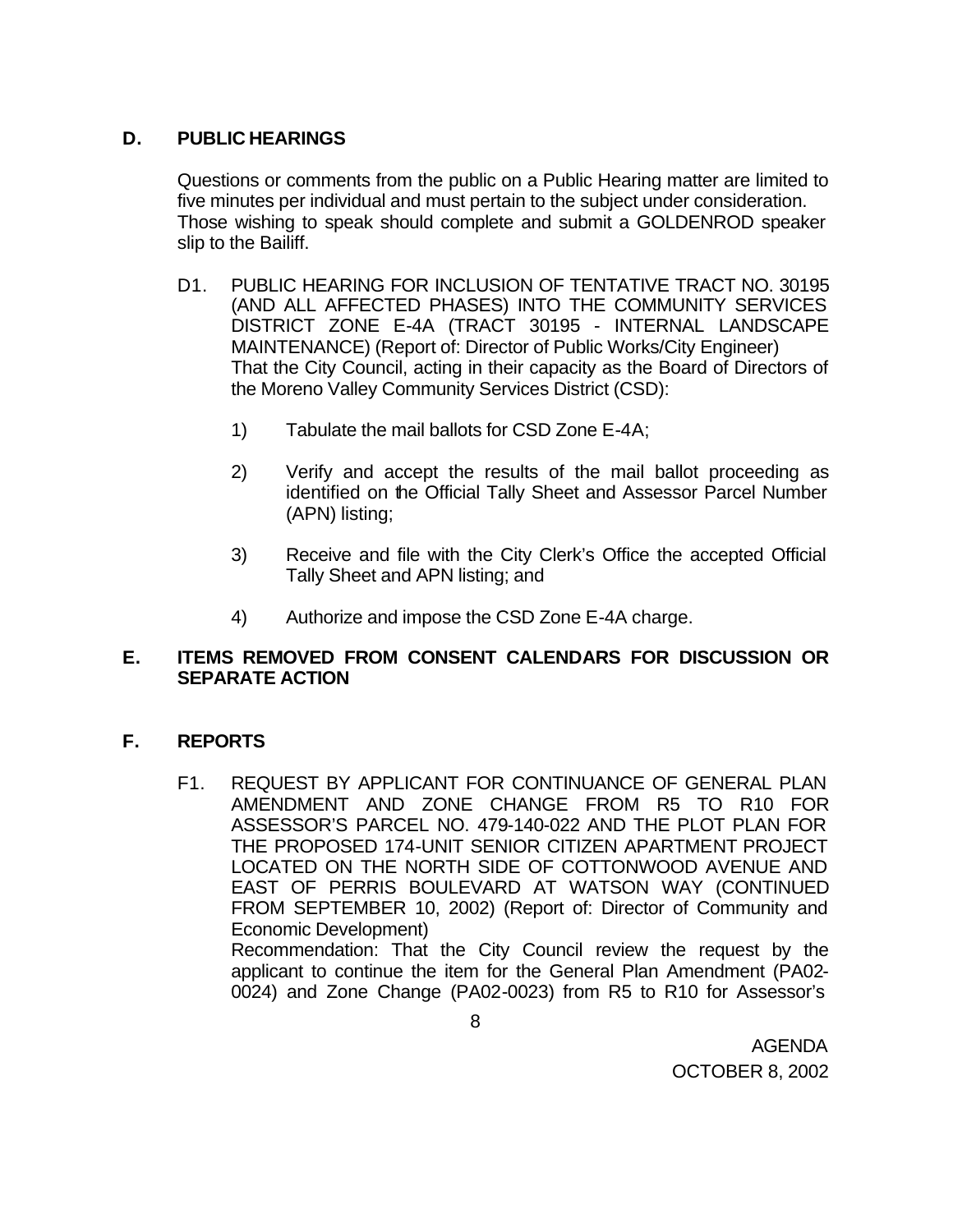Parcel No. 479-140-022 and the plot plan for the proposed 174-unit senior citizen apartment (PA02-0022), and approve a continuance for the item to November 12, 2002.

- F2. UNDERSTANDING CITY FINANCES ( POWERPOINT PRESENTATION – NO WRITTEN MATERIAL) (Report of: Director of Finance/City Treasurer)
- F3. APPOINTMENT TO THE PARKS AND RECREATION ADVISORY COMMITTEE - TEENAGE MEMBER (Report of: City Clerk) Recommendation: That the City Council:
	- 1. Review the ballot (to be provided by the City Clerk) for an appointment as a teenage member to the Parks and Recreation Advisory Committee and appoint one (1) teenage member for a term expiring January 27, 2004, or until high school graduation, whichever comes first;
	- 2. If appointment is not made, declare the position vacant and authorize the City Clerk to re-notice the position as vacant.
- F4. PRESENTATION OF DEPARTMENTAL 5-YEAR PLAN/POWERPOINT PRESENTATION – PUBLIC WORKS PART I (SPECIAL DISTRICTS DIVISION) (Report of: Director of Public Works/City Engineer)
- F5. LEGISLATIVE UPDATE (Report of: Assistant City Manager) Recommendation: That the City Council receive and file the Legislative Status Report.
- F6. CITY MANAGER'S REPORT (Informational Oral Presentation not for Council action)

### **G. LEGISLATIVE ACTIONS**

ORDINANCES - 1ST READING AND INTRODUCTION – NONE

ORDINANCES - 2ND READING AND ADOPTION

G1. ADOPTION OF ORDINANCE NO. 610, AN ORDINANCE OF THE CITY COUNCIL OF THE CITY OF MORENO VALLEY, CALIFORNIA, AMENDING TITLE 7, CHAPTER 7.03 OF THE CITY OF MORENO VALLEY MUNICIPAL CODE, CHANGING THE NUMBER OF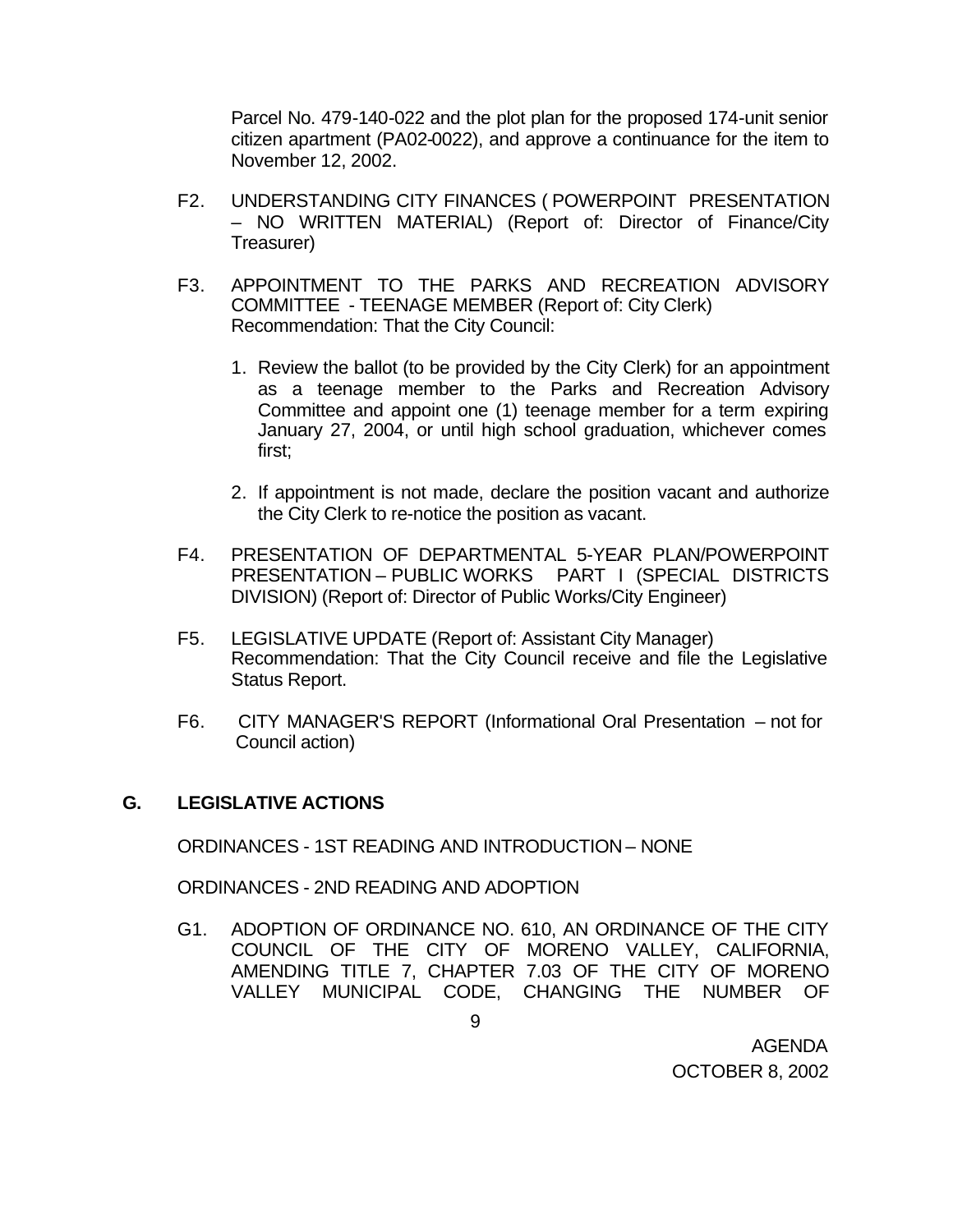COMMITTEE MEMBERS SERVING ON THE CULTURAL PRESERVATION ADVISORY COMMITTEE (CPAC) FROM NINE (9) TO SEVEN (7) TOTAL MEMBERS (RECEIVED FIRST READING AND INTRODUCTION SEPTEMBER 24, 2002 ON A 5-0 VOTE) (Report of: Director of Community and Economic Development) Recommendation: Adopt Ordinance No. 610.

#### Ordinance No. 610

An Ordinance of the City Council of the City of Moreno Valley, California, Amending Title 7, Chapter 7.03 of the City of Moreno Valley Municipal Code, Changing the Number of Committee Members Serving on the Cultural Preservation Advisory Committee (CPAC) from Nine (9) to Seven (7) Total Members

G2. ADOPTION OF ORDINANCE NO. 611, AN ORDINANCE OF THE CITY COUNCIL OF THE CITY OF MORENO VALLEY, CALIFORNIA, AMENDING TITLE 11 OF THE CITY OF MORENO VALLEY MUNICIPAL CODE BY REPEALING AND REENACTING CHAPTER 11.50, RELATING TO THE GAME OF BINGO (RECEIVED FIRST READING AND INTRODUCTION SEPTEMBER 24, 2002 ON A 5-0 VOTE) (Report of: City Attorney)

Recommendation: Adopt Ordinance No. 611.

#### Ordinance No. 611

An Ordinance of the City Council of the City of Moreno Valley, California, Amending Title 11 of the City of Moreno Valley Municipal Code by Repealing and Reenacting Chapter 11.50, Relating to the Game of Bingo

## ORDINANCES - URGENCY ORDINANCES - NONE

### RESOLUTIONS - NONE

## PUBLIC COMMENTS **ON ANY SUBJECT NOT ON THE AGENDA** UNDER THE JURISDICTION OF THE CITY COUNCIL

Those wishing to speak should complete and submit a PINK speaker slip to the Bailiff. There is a three-minute time limit per person.

All remarks and questions shall be addressed to the presiding officer or to the City Council and not to any individual Council member, staff member or other person.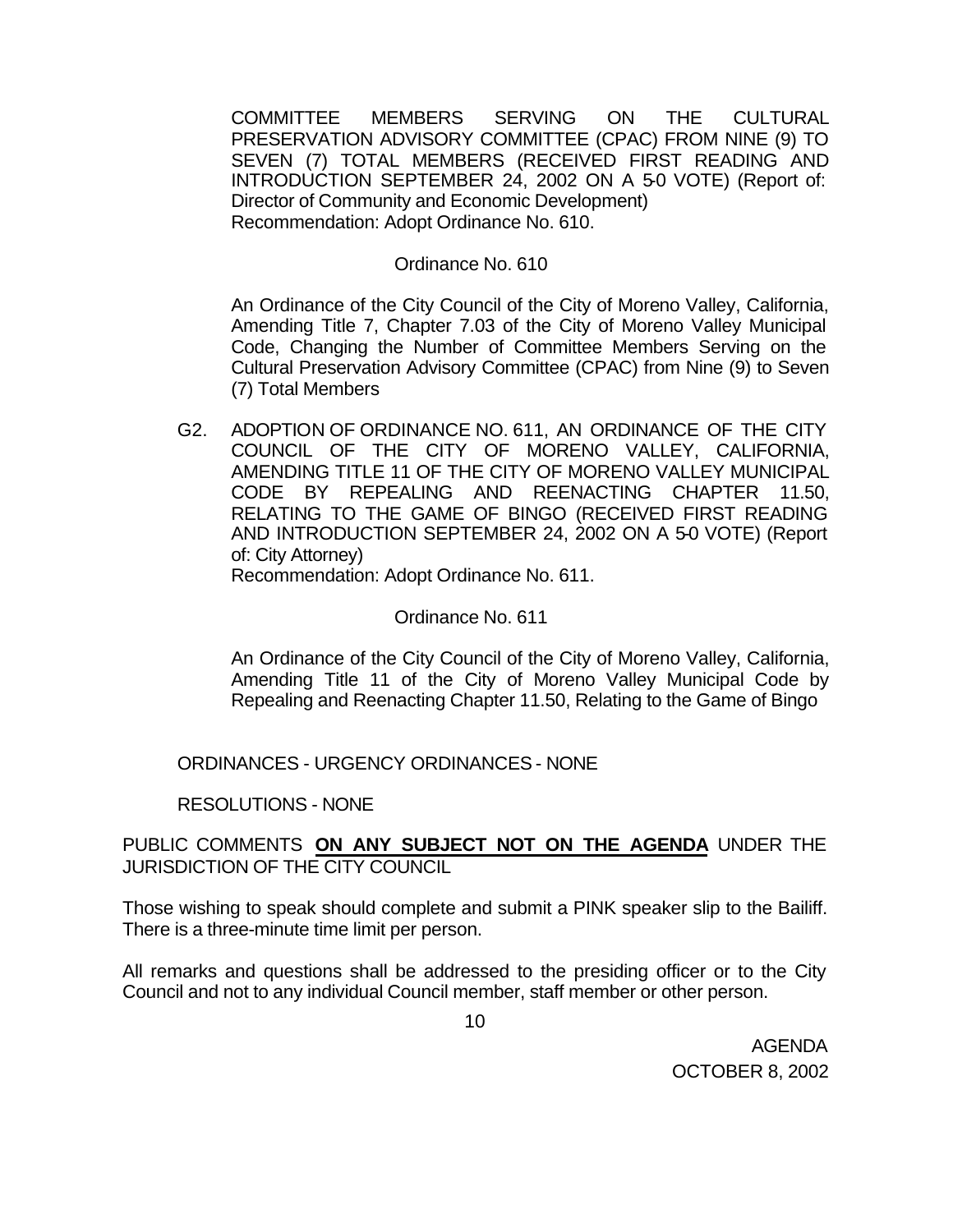## **CLOSING COMMENTS AND/OR REPORTS OF THE CITY COUNCIL, COMMUNITY SERVICES DISTRICT, OR COMMUNITY REDEVELOPMENT AGENCY**